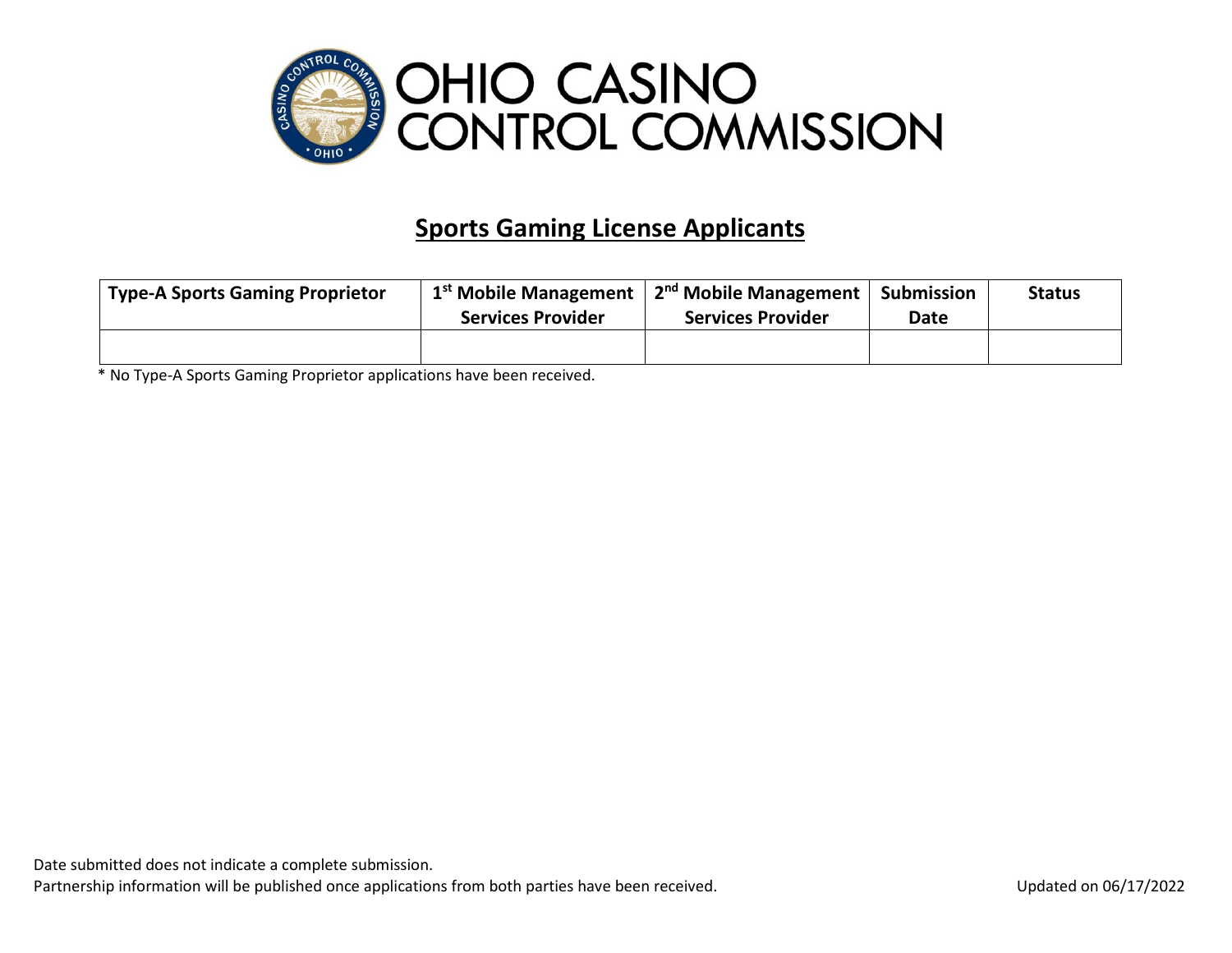

| Type-B Sports Gaming Proprietor | <b>Management Services</b><br><b>Provider</b> | <b>Facility</b><br>Location | Submission<br><b>Date</b> | <b>Status</b> |
|---------------------------------|-----------------------------------------------|-----------------------------|---------------------------|---------------|
|                                 |                                               |                             |                           |               |

\* No Type-B Sports Gaming Proprietor applications have been received.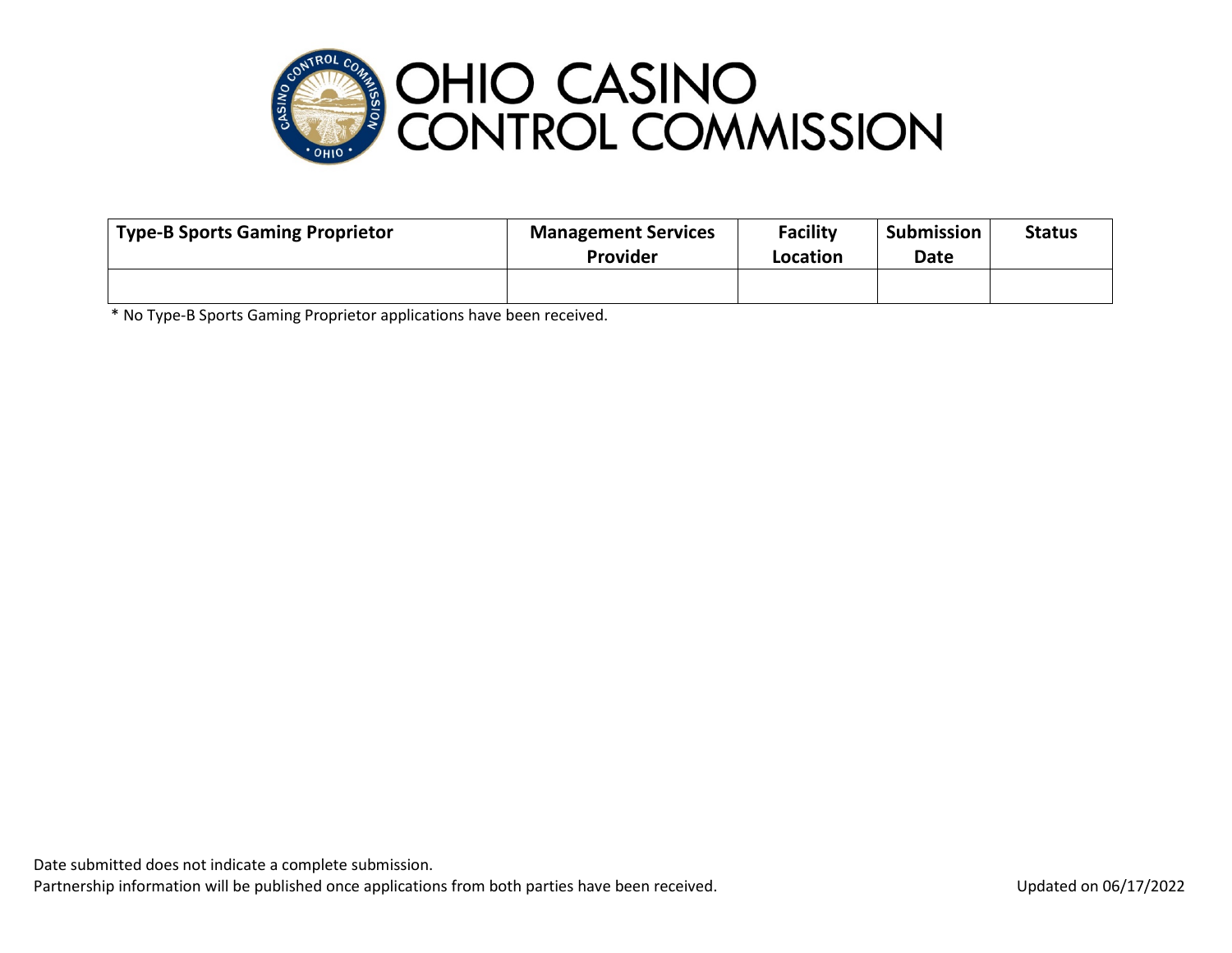

| <b>Type-C Sports Gaming Proprietor</b> | <b>Submission</b><br><b>Date</b> |  |
|----------------------------------------|----------------------------------|--|
|                                        |                                  |  |

\* No Type-C Sports Gaming Proprietor applications have been received.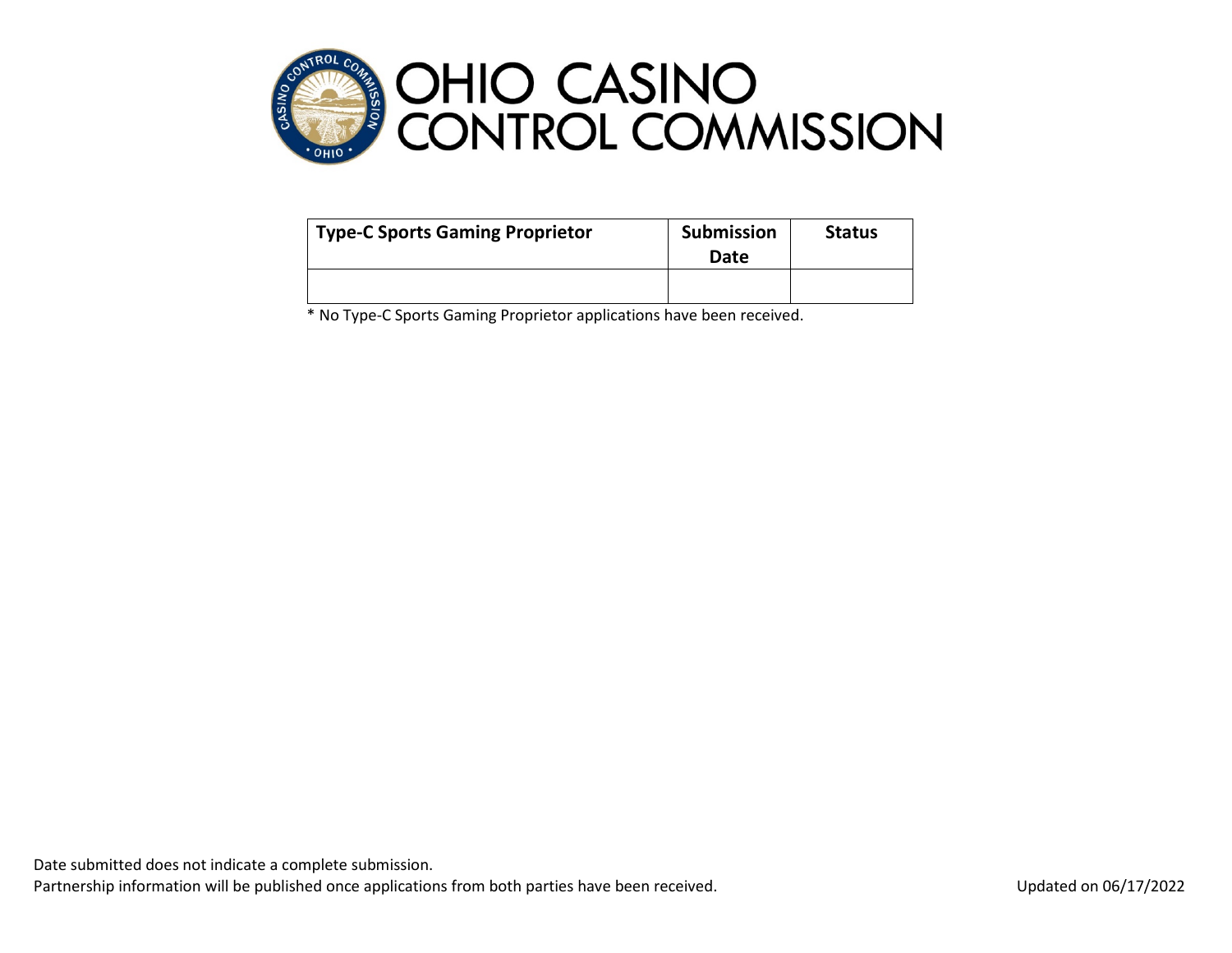

| <b>Mobile Management Services Provider</b> | <b>Proprietor Partner</b> | <b>Submission</b> | <b>Status</b> |
|--------------------------------------------|---------------------------|-------------------|---------------|
|                                            |                           | Date              |               |
| BetMGM, LLC                                |                           | 6/15/2022         | Submitted     |
| PointsBet Ohio, LLC                        |                           | 6/16/2022         | Submitted     |